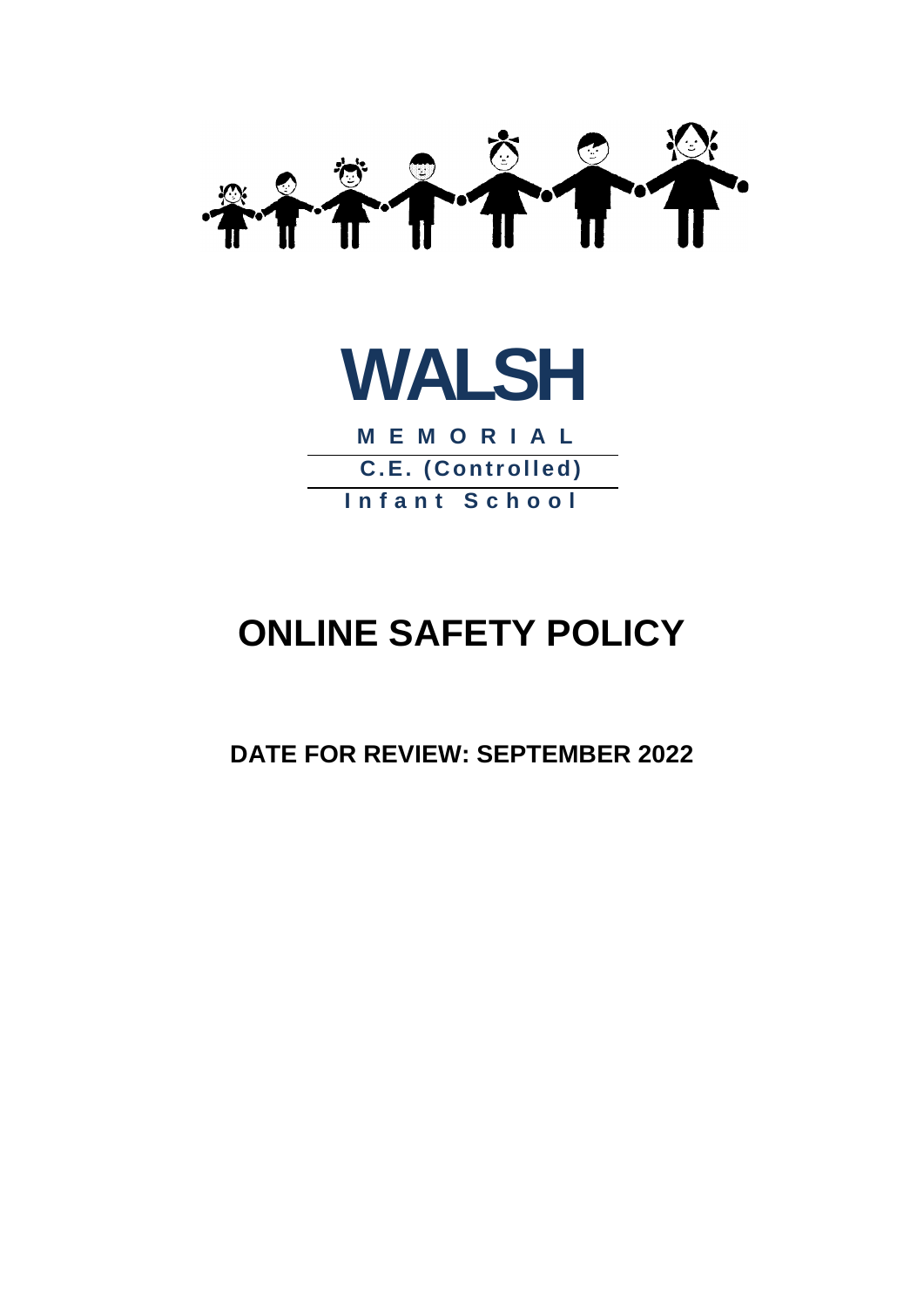

**Walsh Memorial CE Infant School**



The School aims to serve its community by providing an education of the highest quality within the context of *Christian belief and practice. It encourages an understanding of the meaning and significance of faith, and promotes Christian values through the experience it offers to all its pupils.*

### **Online Safety Policy**

This policy is part of the school's safeguarding responsibilities. It relates to other policies including those for behaviour, safeguarding and data handling.

Our Online Safety Manager works alongside the Designated Safeguarding Lead (DSL) as the roles overlap.

- Our Online Safety Policy has been written by the school community, building on best practice and government guidance. It has been agreed by staff and approved by Governors
- The Online Safety Policy covers the use of all technology which can access the school network and the internet or which facilitates electronic communication from school to beyond the bounds of the school site. This includes but is not limited to workstations, laptops, phones, tablets and hand held games consoles used on the school sites

## **Teaching and learning**

#### **Why Internet and digital communications are important**

- Internet use is a part of the statutory curriculum and a necessary tool for staff and pupils
- Pupils will be taught what Internet use is acceptable and what is not and given clear objectives for Internet use. Pupils will be educated in the effective use of the Internet in research, including the skills of knowledge location, retrieval and evaluation
- Pupils will be shown how to publish and present information appropriately to a wider audience.
- Pupils will be taught online safety in accordance with the Hector scheme of work and reinforced regularly. It aims to bridge the gap between school IT systems and the more open systems outside of school.
- The school will have an age appropriate filtering system
- The School will ensure that its networks have virus and anti-spam protection
- Access to the internet is password protected
- Online safety will be embedded in all areas of the curriculum
- Pupils will be taught the earliest skills of building resilience to radicalization by providing a safe environment for discussing controversial issues. The school will ensure that children are safe from terrorist and extremist material
- Pupils will be taught about the importance of safe use of passwords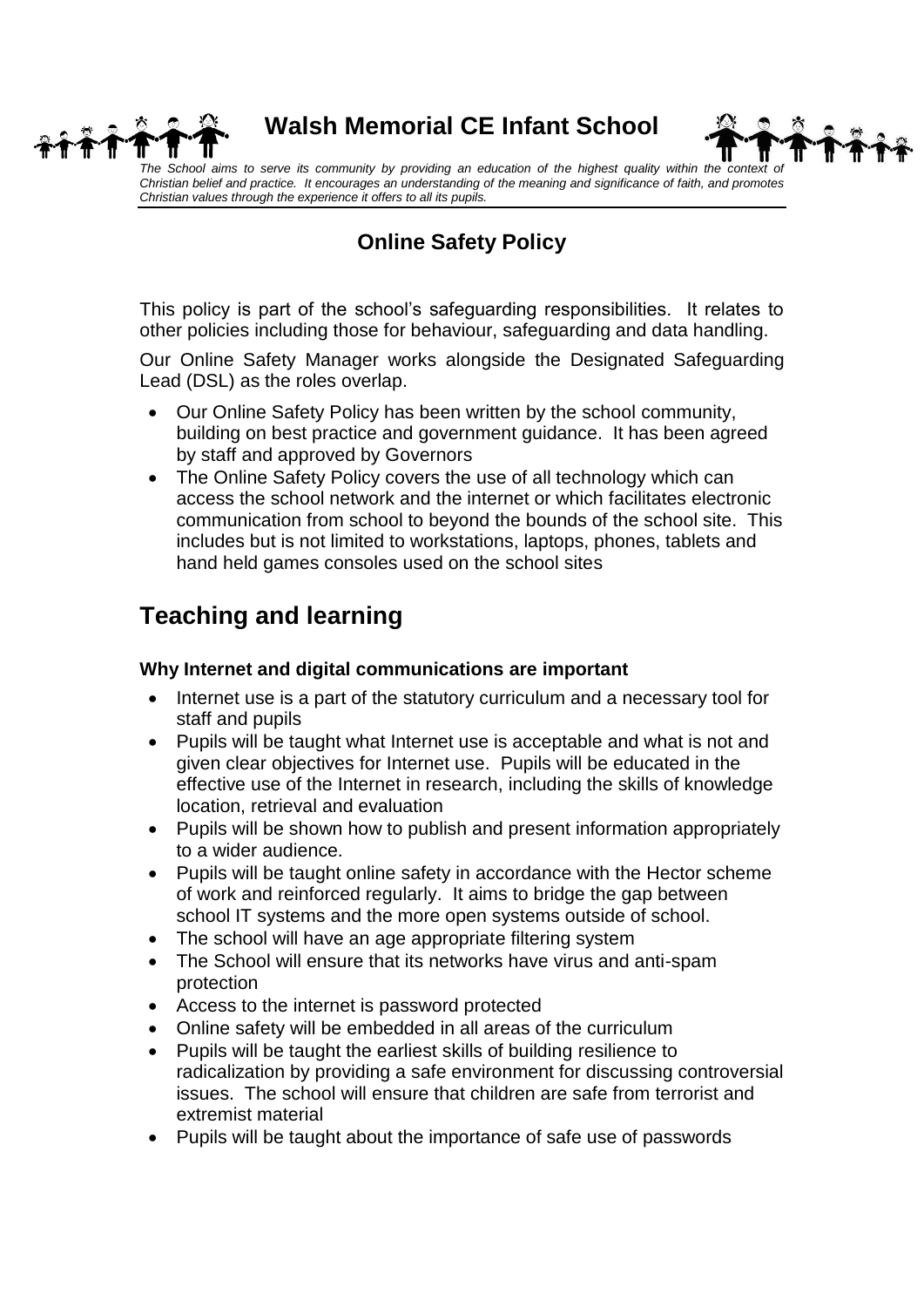## **Managing Internet Access**

#### **Information system security**

- School ICT systems security will be reviewed annually
- Virus protection will be updated regularly
- Pupils will only have access to wireless devices owned by the school and staff and children are not permitted to bring their own devices to school.

#### **E-mail**

- All pupils will be taught that we can send and open polite and friendly emails to people we know
- All digital communications with parents and pupils should be on a professional level and on a school system

#### **Published content and the school web site**

- Staff or pupils' personal information will not be published pupils will be identified by first name and initial of surname only, staff by title and surname.
- The head teacher or nominee will take overall editorial responsibility and ensure that content is accurate and appropriate

#### **Social networking**

- Social networking sites will only be used if it enhances the life of the school
- Pupils and parents will be advised that the use of social media outside school brings a range of dangers for primary aged pupils

#### **Publishing pupils' images and work**

- Written permission from parents or carers will be obtained before photographs of pupils are published on the school website
- The school will ensure that the use of photographs on the school website will not allow children to be identified by surname
- The online-safety policy will be shared with parents on induction and will be available on the website

#### **Managing filtering**

- The school will work in partnership with Eduthing ensure systems to protect pupils are in place.
- If staff or pupils come across unsuitable on-line materials, the site must be reported to a DSL who will inform Eduthing. It will then be blocked.
- Children will be taught to press the 'Hector' button to cover any information they feel is unsuitable.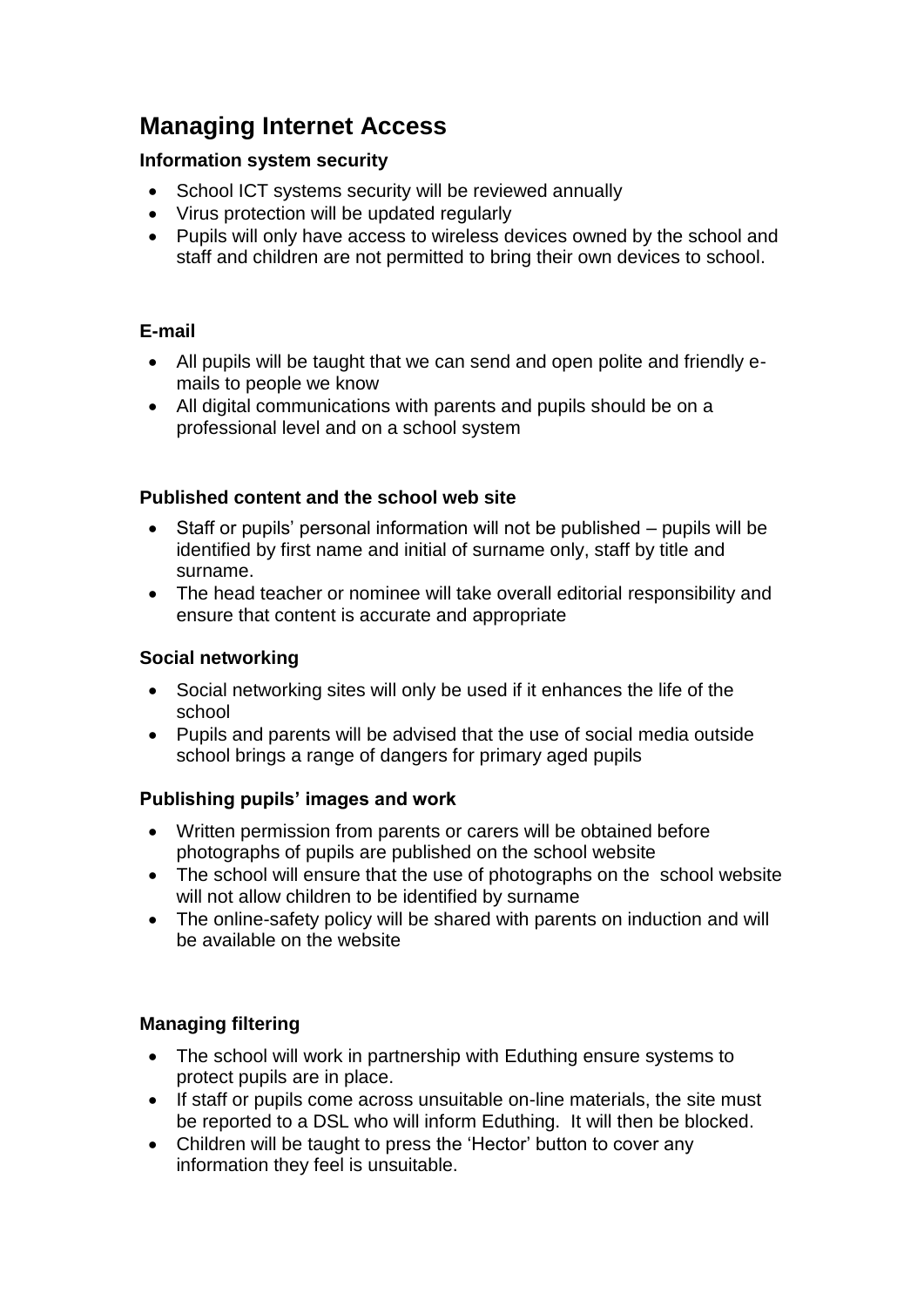- The DSL team will ensure that regular checks are made to ensure that the filtering methods selected are appropriate, effective and reasonable.
- Serious breaches of this policy by a member of staff will be reported to Surrey County Council LADO
- Parents will be informed of any incidents of inappropriate online safety behaviour that takes place in school. Incidents of inappropriate behaviour that is outside of the school will only be investigated if it is linked to a member of the school community.

#### **Managing emerging technologies**

- Emerging technologies will be examined for educational benefit and a risk assessment will be carried out before use in school is allowed
- IPads and associated cameras will be used during lessons or formal school time for taking photographs, as part of an educational activity.
- Sony Play station, Microsoft Xbox etc will not be used in school unless a risk assessment has been carried out.
- Staff will use a school phone where contact with pupils or parents is required unless on a school trip or otherwise unavailable (in which case dial 141 before the number is dialled to protect identity).

#### **Protecting personal data**

 Personal data will be recorded, processed, transferred and made available according to the Data Protection Act 1998.

#### **Authorising Internet access**

- The school will maintain a current record of all staff and pupils who are granted access to school ICT systems
- All staff must read and sign the 'Acceptable Use Agreement' before using any school ICT resource
- Any person not directly employed by the school will be asked to sign the 'Acceptable Use Agreement' before using any school ICT resource
- When pupils have free access to search the internet, staff will be vigilant in monitoring the content of the site visited.
- Parents will be asked to sign and return an internet access consent form which is part of the home-school agreement

#### **Assessing risks**

• The school will take all reasonable precautions to prevent access to inappropriate material. However, it is not possible to guarantee that unsuitable material will never appear on a school computer. The school cannot accept liability for the material accessed, or any consequences of Internet access.